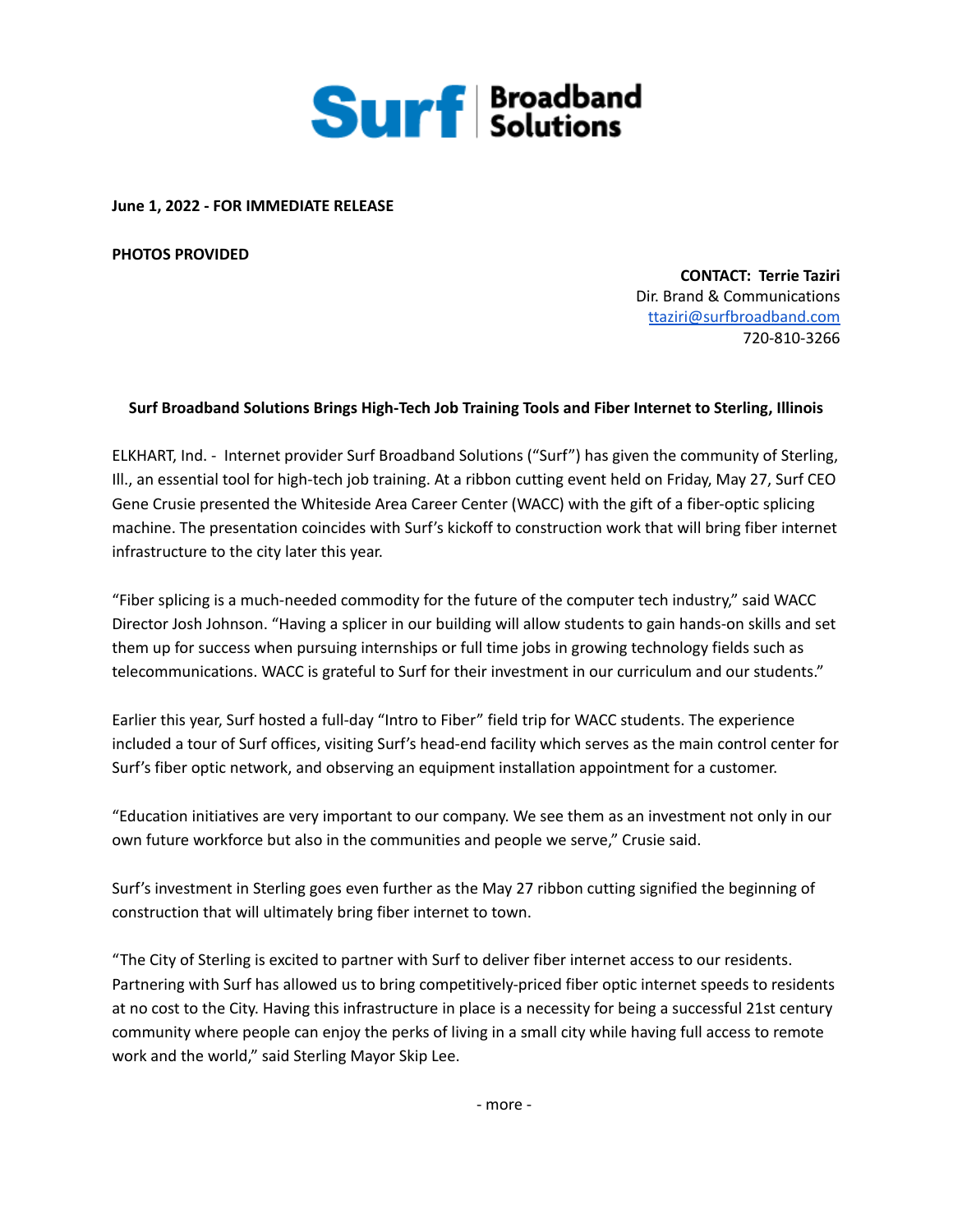"We had overwhelming interest from Sterling residents," Cruise said. "In some cases, few or no internet services are available. In others, the traditional phone or cable offerings aren't keeping pace with the needs of users who rely on their internet connections for distance learning, work-from-home, streaming, and more. Surf is committed to serving the Sterling area with an ultra-high capacity, reliable, fiber optic network and we are excited to watch the community's transformation take place."

Residents and business owners wanting installation updates by phase can visit Surf's construction page at <https://construction.surfbroadband.com/sterling-il/>. Frequent project updates, including detailed mapping, can be found on Surf's Whiteside County IL Facebook Group at <https://www.facebook.com/groups/whitesidefiber>. To see if services are currently available for a specific address, visit <https://surfbroadband.com/> and click the orange "Check Availability" button.

## **About Surf Broadband Solutions**

Surf Broadband Solutions [\(www.surfbroadband.com\)](http://www.surfbroadband.com/) is an innovative fiber internet company providing services to residents and businesses in the Great Lakes Region since 2010. Company office locations include La Porte and Elkhart, Ind., Byron Center, Mich., and Coal City and Rock Falls, Ill. In June 2021, Bain Capital Credit, LP, acquired a majority stake in the company and committed significant growth capital to accelerate its fiber optic network expansion. Post Road Group, Surf's previous majority shareholder, remains an investor alongside Bain Capital Credit to further capitalize the company's growth plans. Surf's future network expansion will provide a fast, reliable internet connection essential for everyday living.

## **About Whiteside Area Career Center**

The Whiteside Area Career Center (WACC) is a cooperative endeavor of member school districts and parochial schools serving over 600 students enrolled in its 12 programs. The mission of WACC is to provide all students with employable skills, academic opportunities and specialized training that will maximize their future potential. More information is available online at [https://wacc.cc.](https://wacc.cc)

###